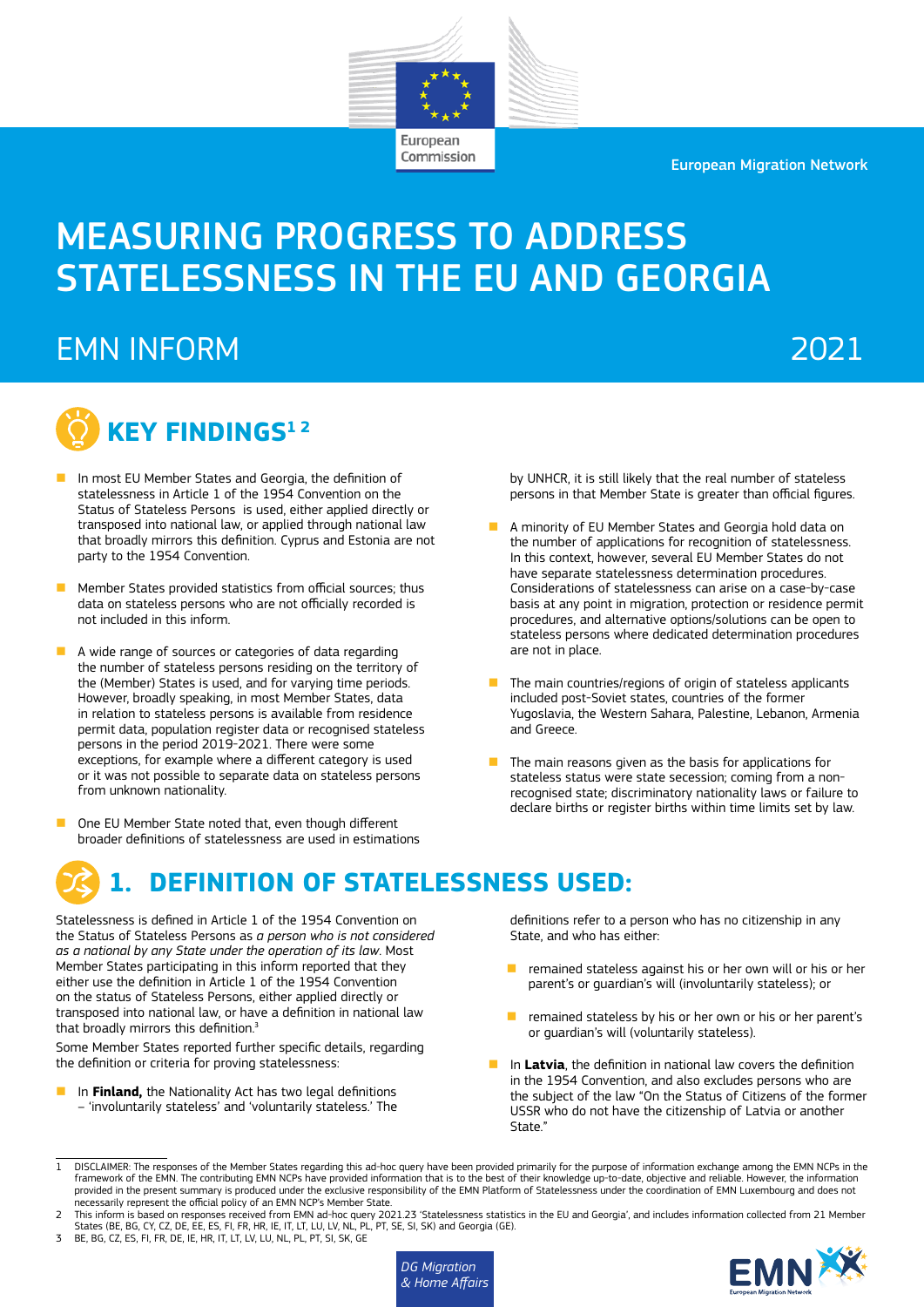- **n** In **Belgium**, a person is only registered as stateless in the Central Population Register following the appropriate procedure (decision of a tribunal) to recognise the person as stateless.
- **n** In Germany, the statelessness of the applicant can only be assumed if it is proven by appropriate documents, and in the **Netherlands,** persons will only be registered as stateless if they have documentary proof, otherwise they are categorised as 'nationality unknown'.
- **n** Legislation in the **Slovak Republic** also includes criteria to prove statelessness. The person must demonstrate that they do not have citizenship in the State a) in which they were

born b) in which they had previous residence or stay and c) in which their parents and siblings have citizenship.<sup>4</sup> In order to prove statelessness, all three criteria have to be fulfilled concurrently, not only one.

**Sweden** reported that there is no definition of statelessness in Swedish legislation. If a person does not have a citizenship, the Swedish Tax Agency, which manages the population registry, investigates whether the person is stateless, and for this purpose, it uses the definition of the 1954 Convention.

**Cyprus** and **Estonia** are not party to the 1954 Convention relating to the Status of Stateless Persons, and noted the remainder of the questions as not applicable.

## **2. NUMBER OF STATELESS PERSONS WHO ARE REPORTED AS RESIDING IN THE TERRITORY OF THE MEMBER STATE**

Member States reported statistics from a range of sources or categories. The time period covered by the statistics, which was not specified in the information request, also varied. If a date is not specified, it is assumed that statistics refer to the time of the answer period for the ad hoc query which was April/May 2021. Sources/categories reported include residence permit data, population register data, statutory stateless persons, persons without citizenship, unknown/undetected nationality, nationality not specified and recognised stateless persons. The source or category of the data and the time period is indicated in Table 1.

While most data reported corresponds to stateless status and the time period spans 2019-2021, there are some exceptions. Data reported for the **Netherlands** does not distinguish between stateless status and nationality unknown. Data reported for

**Spain** covers the number of stateless persons recognised by Spain since 2009.

**Belgium** and **Spain** referred to the difficulty of accurately estimating the number of stateless persons residing on the territory of the Member State. **Spain** said the figure is not known and provided a proxy of the number of stateless persons recognised as stateless by Spain and granted the benefits of the 1954 Convention since 2009. **Belgium** reported that, in March 2021, UNHCR Belgium estimated the number of stateless people in Belgium to be 10 993, using a broad definition including persons with an unknown citizenship.<sup>5</sup> Belgium concluded that while these estimates use a very broad definition of statelessness, the real number of stateless persons in Belgium is certainly higher than the official figures.

Act on Residence of Foreigners (no. 404/2011) Article 45a, par. 2.

<sup>5</sup> In particular children whose citizenship is not clearly established at birth, persons who have not provided appropriate identity documents at the date of registration, persons having provided documents issued by Palestinian authorities.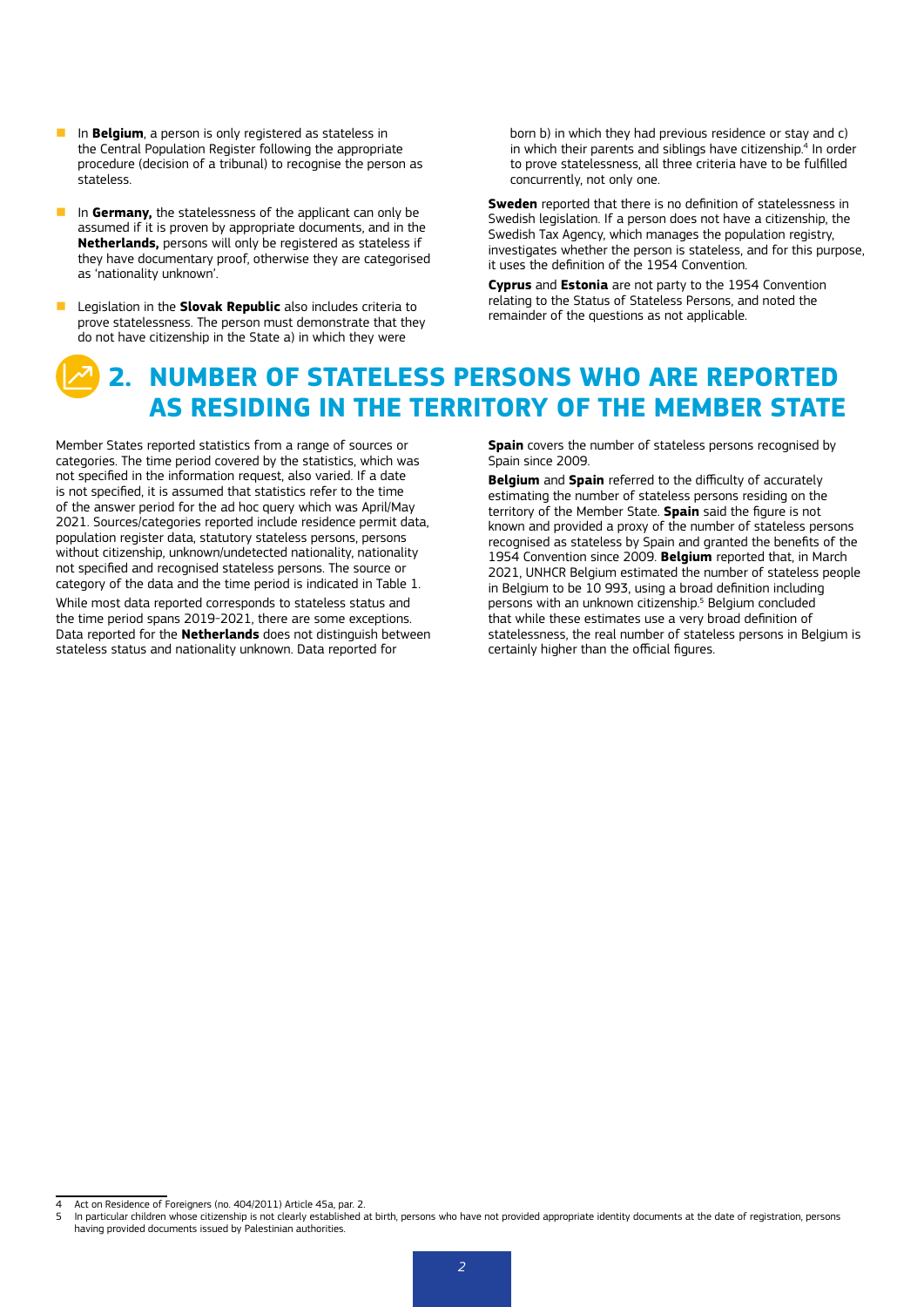#### **TABLE 1: NUMBER OF STATELESS PERSONS REPORTED AS RESIDING IN THE TERRITORY OF THE (EU MEMBER) STATE**

| <b>Reporting</b><br><b>State</b>                                                                                                                                                                                                                                                                 | Number of Stateless Persons residing in the territory of the (EU Member) State                                                            |                  |      |         |                     |                     |      |      |                          |        |                |                                                                                                                                         |                |      |        |
|--------------------------------------------------------------------------------------------------------------------------------------------------------------------------------------------------------------------------------------------------------------------------------------------------|-------------------------------------------------------------------------------------------------------------------------------------------|------------------|------|---------|---------------------|---------------------|------|------|--------------------------|--------|----------------|-----------------------------------------------------------------------------------------------------------------------------------------|----------------|------|--------|
|                                                                                                                                                                                                                                                                                                  | Year                                                                                                                                      | Total            | Male |         | Female              | <b>Total Adults</b> |      | Male |                          | Female |                | <b>Total Minors</b>                                                                                                                     |                | Male | Female |
| BE.                                                                                                                                                                                                                                                                                              | 2020                                                                                                                                      | 1 019*/<br>951** |      |         |                     |                     |      |      |                          |        |                |                                                                                                                                         |                |      |        |
|                                                                                                                                                                                                                                                                                                  | 2021                                                                                                                                      | 884              | 567  | 317     |                     |                     |      |      |                          |        |                | 164                                                                                                                                     |                | 102  | 62     |
| BE: Source/Category/Time period: 2020: * Persons registered as stateless on 1 January 2020 according to Statistics Belgium; **Stateless<br>persons with a valid residence permit according to Immigration Office; 2021: Stateless persons with a valid residence permit as of 1<br>January 2021. |                                                                                                                                           |                  |      |         |                     |                     |      |      |                          |        |                |                                                                                                                                         |                |      |        |
|                                                                                                                                                                                                                                                                                                  | Total                                                                                                                                     | Male             |      | Female  | <b>Total Adults</b> |                     | Male |      | Female                   |        |                | <b>Total Minors</b>                                                                                                                     | Male           |      | Female |
| <b>BG</b>                                                                                                                                                                                                                                                                                        | 477                                                                                                                                       |                  |      |         |                     |                     |      |      |                          |        |                |                                                                                                                                         |                |      |        |
|                                                                                                                                                                                                                                                                                                  |                                                                                                                                           |                  |      |         |                     |                     |      |      |                          |        |                | BG: Source/Category/Time period: 420 stateless persons with permanent residence and 57 stateless persons with prolonged residence.      |                |      |        |
| <b>CY</b>                                                                                                                                                                                                                                                                                        | Not applicable                                                                                                                            |                  |      |         |                     |                     |      |      |                          |        |                |                                                                                                                                         |                |      |        |
| <b>CZ</b>                                                                                                                                                                                                                                                                                        | <b>Total</b>                                                                                                                              | Male             |      | Female  | <b>Total Adults</b> |                     | Male |      | Female                   |        |                | <b>Total Minors</b>                                                                                                                     | Male           |      | Female |
|                                                                                                                                                                                                                                                                                                  | 577                                                                                                                                       |                  |      |         | 442                 |                     |      |      |                          |        | 135            |                                                                                                                                         |                |      |        |
| CZ: Source/Category/Time period: Stateless persons on all types of residence permit as of 31 March 2021.                                                                                                                                                                                         |                                                                                                                                           |                  |      |         |                     |                     |      |      |                          |        |                |                                                                                                                                         |                |      |        |
|                                                                                                                                                                                                                                                                                                  | <b>Total</b>                                                                                                                              | Male             |      | Female  | <b>Total Adults</b> |                     | Male |      |                          | Female |                | <b>Total Minors</b><br>Male                                                                                                             |                |      | Female |
| DE                                                                                                                                                                                                                                                                                               | 27 264                                                                                                                                    | 15 705<br>11 531 |      |         | 20 192              | 12 058              |      |      | 8 1 1 4                  |        | 7 0 6 6        |                                                                                                                                         | 3644           |      | 3414   |
| DE: Source/Category/Time period: Central Register of Foreigners. Citizenship- Stateless. Cut-off Date: 31 August 2021. Totals include 28<br>persons of unknown gender and 6 persons of unknown age.                                                                                              |                                                                                                                                           |                  |      |         |                     |                     |      |      |                          |        |                |                                                                                                                                         |                |      |        |
| EE.                                                                                                                                                                                                                                                                                              | Not applicable                                                                                                                            |                  |      |         |                     |                     |      |      |                          |        |                |                                                                                                                                         |                |      |        |
| <b>ES</b>                                                                                                                                                                                                                                                                                        | Total                                                                                                                                     | Male             |      | Female  | <b>Total Adults</b> |                     | Male |      | Female                   |        |                | <b>Total Minors</b>                                                                                                                     | Male           |      | Female |
|                                                                                                                                                                                                                                                                                                  | 8717                                                                                                                                      | 5 4 4 0          |      | 3 2 7 7 | 7864                |                     |      |      |                          |        | 853            |                                                                                                                                         |                |      |        |
| ES: Source/Category/Time period: Total persons recognised as stateless by Spain since 2009.                                                                                                                                                                                                      |                                                                                                                                           |                  |      |         |                     |                     |      |      |                          |        |                |                                                                                                                                         |                |      |        |
| F1                                                                                                                                                                                                                                                                                               | Total                                                                                                                                     | Male             |      | Female  | <b>Total Adults</b> |                     | Male |      | Female                   |        |                | <b>Total Minors</b>                                                                                                                     | Male           |      | Female |
|                                                                                                                                                                                                                                                                                                  | 1 2 7 3                                                                                                                                   | 741              |      | 532     | 1 0 9 7             |                     | 660  |      | 437                      |        | 176            |                                                                                                                                         | 81             |      | 95     |
|                                                                                                                                                                                                                                                                                                  | FI: Source/Category/Time period: Persons without citizenship at end 2020. Statistics Finland: Population Information System. <sup>6</sup> |                  |      |         |                     |                     |      |      |                          |        |                |                                                                                                                                         |                |      |        |
| <b>FR</b>                                                                                                                                                                                                                                                                                        | Total                                                                                                                                     | Male             |      | Female  | <b>Total Adults</b> |                     | Male |      | Female                   |        |                | <b>Total Minors</b>                                                                                                                     | Male           |      | Female |
|                                                                                                                                                                                                                                                                                                  | 1 6067                                                                                                                                    | 1 0 6 3          |      | 543     |                     |                     |      |      |                          |        |                |                                                                                                                                         |                |      |        |
| and Stateless Persons)                                                                                                                                                                                                                                                                           |                                                                                                                                           |                  |      |         |                     |                     |      |      |                          |        |                | FR: Source/Category/Time period: Current estimate of statutory stateless persons by OPFRA (French Office for the Protection of Refugees |                |      |        |
| <b>HR</b>                                                                                                                                                                                                                                                                                        | Total                                                                                                                                     | Male             |      | Female  | <b>Total Adults</b> |                     | Male |      | Female                   |        |                | <b>Total Minors</b>                                                                                                                     | Male           |      | Female |
|                                                                                                                                                                                                                                                                                                  | 7                                                                                                                                         | 7                |      |         | 7                   |                     | 7    |      | $\overline{\phantom{0}}$ |        | $\overline{a}$ |                                                                                                                                         | $\overline{a}$ |      |        |
| HR: Source/Category/Time period:7 stateless persons, 2 on temporary and 5 on permanent residence.                                                                                                                                                                                                |                                                                                                                                           |                  |      |         |                     |                     |      |      |                          |        |                |                                                                                                                                         |                |      |        |
| IE.                                                                                                                                                                                                                                                                                              | <b>Total</b>                                                                                                                              | Male             |      | Female  | <b>Total Adults</b> |                     | Male |      | Female                   |        |                | <b>Total Minors</b>                                                                                                                     | Male           |      | Female |
|                                                                                                                                                                                                                                                                                                  | 29                                                                                                                                        | 19               |      | 10      | $\frac{1}{2}$       |                     |      |      |                          |        | $\overline{a}$ |                                                                                                                                         |                |      |        |
| migr_resvas, data extracted 13 May 2021.                                                                                                                                                                                                                                                         |                                                                                                                                           |                  |      |         |                     |                     |      |      |                          |        |                | IE: Source/Category/Time period: All valid residence permits with citizenship noted as 'stateless' on 31 December 2019. Eurostat -      |                |      |        |
| T                                                                                                                                                                                                                                                                                                | Information not available                                                                                                                 |                  |      |         |                     |                     |      |      |                          |        |                |                                                                                                                                         |                |      |        |
|                                                                                                                                                                                                                                                                                                  |                                                                                                                                           |                  |      |         |                     |                     |      |      |                          |        |                |                                                                                                                                         |                |      |        |

<sup>6</sup> When a person registers in Finland, a person can be recorded as 'without citizenship', for instance if documents are inadequate. If a person subsequently receives citizenship of a<br>Country other than Finland, that informa

7 Estimate; there are very few minors.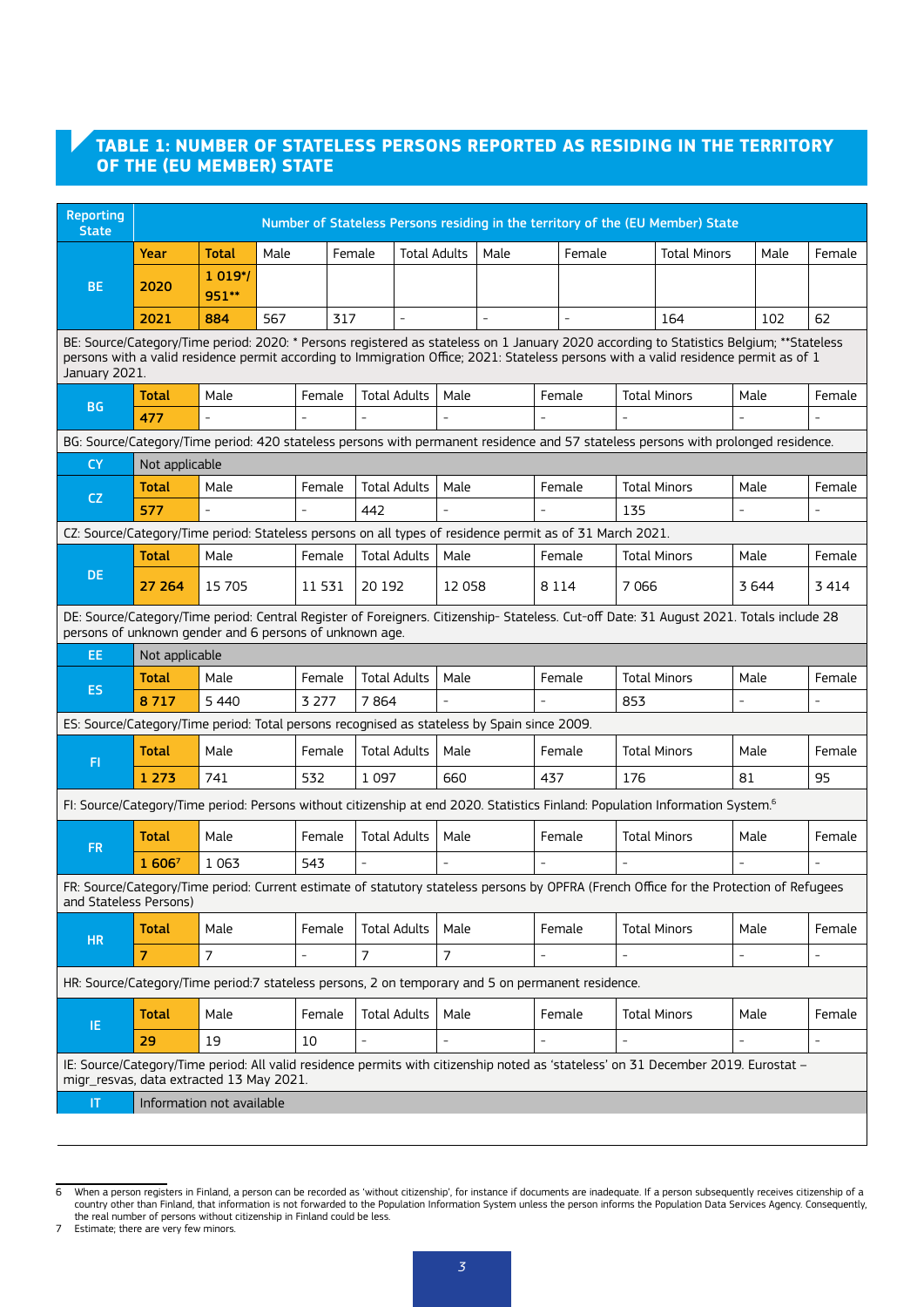|                                                                                                                                                                                                 | <b>Total</b>                                                                                                                                                                                     | Male<br>Female                                                                                                                                                                                                                            |         |                                                 | <b>Total Adults</b>           | Male                     |                     |      | Female |                |                          | <b>Total Minors</b> |                     | Male         | Female       |                |
|-------------------------------------------------------------------------------------------------------------------------------------------------------------------------------------------------|--------------------------------------------------------------------------------------------------------------------------------------------------------------------------------------------------|-------------------------------------------------------------------------------------------------------------------------------------------------------------------------------------------------------------------------------------------|---------|-------------------------------------------------|-------------------------------|--------------------------|---------------------|------|--------|----------------|--------------------------|---------------------|---------------------|--------------|--------------|----------------|
| LT.                                                                                                                                                                                             | 2683 <sup>8</sup>                                                                                                                                                                                |                                                                                                                                                                                                                                           |         |                                                 |                               |                          |                     |      |        |                |                          |                     |                     |              |              |                |
|                                                                                                                                                                                                 |                                                                                                                                                                                                  | LT: Source/Category/Time period: Migration Department figures of 31 December 2020                                                                                                                                                         |         |                                                 |                               |                          |                     |      |        |                |                          |                     |                     |              |              |                |
|                                                                                                                                                                                                 | Year                                                                                                                                                                                             | <b>Total</b>                                                                                                                                                                                                                              | Male    | Female                                          |                               |                          | <b>Total Adults</b> | Male |        |                | Female                   |                     | <b>Total Minors</b> |              | Male         | Female         |
|                                                                                                                                                                                                 | 2019                                                                                                                                                                                             | 182                                                                                                                                                                                                                                       |         |                                                 | 125                           |                          |                     | 75   |        |                | 50                       |                     | 57                  | 30           |              | 27             |
| LU                                                                                                                                                                                              | 2020                                                                                                                                                                                             | 188                                                                                                                                                                                                                                       |         |                                                 | 129                           |                          |                     | 80   |        |                | 49                       |                     | 59                  | 28           |              | 31             |
|                                                                                                                                                                                                 | 2021                                                                                                                                                                                             | 192                                                                                                                                                                                                                                       |         |                                                 | 135                           |                          |                     | 81   |        |                | 54                       | 57                  |                     | 29           |              | 28             |
|                                                                                                                                                                                                 | LU: Source/Category/Time period: Statec, 2021 (population register)                                                                                                                              |                                                                                                                                                                                                                                           |         |                                                 |                               |                          |                     |      |        |                |                          |                     |                     |              |              |                |
|                                                                                                                                                                                                 | <b>Total</b>                                                                                                                                                                                     | Male                                                                                                                                                                                                                                      |         | Female                                          |                               | <b>Total Adults</b>      | Male                |      | Female |                | <b>Total Minors</b>      |                     |                     | Male         | Female       |                |
| <b>LV</b>                                                                                                                                                                                       | 168                                                                                                                                                                                              | 80                                                                                                                                                                                                                                        | 88      |                                                 | 163                           |                          | 79                  |      |        | 84             |                          | 5                   |                     | $\mathbf{1}$ |              | $\overline{4}$ |
|                                                                                                                                                                                                 |                                                                                                                                                                                                  | LV: Source/Category/Time Period: Stock data of recognised stateless persons on 1 May 2021 from Population Register.                                                                                                                       |         |                                                 |                               |                          |                     |      |        |                |                          |                     |                     |              |              |                |
|                                                                                                                                                                                                 | Year                                                                                                                                                                                             | <b>Total</b>                                                                                                                                                                                                                              | Male    |                                                 | Female                        |                          | <b>Total Adults</b> |      | Male   |                |                          | Female              | <b>Total Minors</b> |              | Male         | Female         |
| <b>NL</b>                                                                                                                                                                                       | 2019                                                                                                                                                                                             | 55 621                                                                                                                                                                                                                                    | 32 109  |                                                 | 23 512                        | $\overline{\phantom{m}}$ |                     |      |        |                |                          |                     |                     |              |              |                |
|                                                                                                                                                                                                 | 2020                                                                                                                                                                                             | 45 947                                                                                                                                                                                                                                    | 26 5 88 |                                                 | 19 3 5 9                      | $\overline{a}$           |                     |      |        |                | $\overline{\phantom{0}}$ |                     |                     |              |              |                |
|                                                                                                                                                                                                 |                                                                                                                                                                                                  |                                                                                                                                                                                                                                           |         |                                                 |                               |                          |                     |      |        |                |                          |                     |                     |              |              |                |
| NL: Source/Category/Time period: CBS Statline. Data does not distinguish between stateless and nationality unknown so these totals<br>include nationality unknown. Data on 1 January each year. |                                                                                                                                                                                                  |                                                                                                                                                                                                                                           |         |                                                 |                               |                          |                     |      |        |                |                          |                     |                     |              |              |                |
| <b>PL</b>                                                                                                                                                                                       | <b>Total</b>                                                                                                                                                                                     | Male                                                                                                                                                                                                                                      |         |                                                 | <b>Total Adults</b><br>Female |                          |                     | Male |        |                | Female                   |                     | <b>Total Minors</b> |              | Male         | Female         |
|                                                                                                                                                                                                 | 300                                                                                                                                                                                              | 200                                                                                                                                                                                                                                       |         | 293<br>100                                      |                               |                          | 196                 |      | 97     | $\overline{7}$ |                          |                     |                     |              | 3            |                |
|                                                                                                                                                                                                 |                                                                                                                                                                                                  | PL: Source/Category/Time period: Valid residence permit holders who are stateless on the territory of Poland as of 30 April 2021.                                                                                                         |         |                                                 |                               |                          |                     |      |        |                |                          |                     |                     |              |              |                |
| <b>PT</b>                                                                                                                                                                                       | <b>Total</b>                                                                                                                                                                                     | Male                                                                                                                                                                                                                                      |         | <b>Total Adults</b><br>Male<br>Female<br>Female |                               |                          | <b>Total Minors</b> |      | Male   | Female         |                          |                     |                     |              |              |                |
|                                                                                                                                                                                                 | 30                                                                                                                                                                                               | 16                                                                                                                                                                                                                                        |         | 14                                              |                               |                          |                     |      |        |                |                          |                     |                     |              |              |                |
|                                                                                                                                                                                                 |                                                                                                                                                                                                  | PT: Source/Category/Time period: Recognised stateless persons who acquired stateless status in a country other than Portugal.                                                                                                             |         |                                                 |                               |                          |                     |      |        |                |                          |                     |                     |              |              |                |
|                                                                                                                                                                                                 | <b>Total</b>                                                                                                                                                                                     | Male                                                                                                                                                                                                                                      |         | Female                                          |                               | <b>Total Adults</b>      | Male                |      |        | Female         |                          |                     | <b>Total Minors</b> |              | Male         | Female         |
| <b>SE</b>                                                                                                                                                                                       | 14 4 35                                                                                                                                                                                          | 7858                                                                                                                                                                                                                                      |         | 6577                                            |                               | 10 978                   | 6 1 0 8             |      |        | 8470           |                          |                     | 3457                |              | 1750         | 1707           |
|                                                                                                                                                                                                 |                                                                                                                                                                                                  | SE: Source/Category/Time period: Stateless persons living in Sweden at the end of 2020. Statistics Sweden.                                                                                                                                |         |                                                 |                               |                          |                     |      |        |                |                          |                     |                     |              |              |                |
|                                                                                                                                                                                                 | <b>Total</b>                                                                                                                                                                                     | Male                                                                                                                                                                                                                                      |         | Female                                          |                               | <b>Total Adults</b>      | Male                |      |        |                | Female                   | <b>Total Minors</b> |                     |              | Male         | Female         |
| <b>SI</b>                                                                                                                                                                                       | 4                                                                                                                                                                                                | $\overline{4}$                                                                                                                                                                                                                            |         |                                                 | 3                             |                          | 3                   |      |        |                |                          |                     | $\mathbf{1}$        |              | $\mathbf{1}$ |                |
|                                                                                                                                                                                                 | SI: Source/Category/Time period: Recorded in Register of Foreigners as stateless persons with valid residence permits - one temporary<br>residence permit and three permanent residence permits. |                                                                                                                                                                                                                                           |         |                                                 |                               |                          |                     |      |        |                |                          |                     |                     |              |              |                |
|                                                                                                                                                                                                 | <b>Total</b>                                                                                                                                                                                     | Male                                                                                                                                                                                                                                      |         | Female                                          |                               | <b>Total Adults</b>      | Male                |      |        |                | Female                   |                     | <b>Total Minors</b> |              | Male         | Female         |
| <b>SK</b>                                                                                                                                                                                       | 48                                                                                                                                                                                               |                                                                                                                                                                                                                                           |         |                                                 |                               |                          | 26                  |      | 19     |                |                          |                     |                     | 2            | $\mathbf{1}$ |                |
|                                                                                                                                                                                                 |                                                                                                                                                                                                  | SK: Source/Category/Time period: 4 with temporary residence and 44 with permanent residence whose nationality is registered as stateless<br>person, person with undetected nationality and nationality not specified as of 31 March 2021. |         |                                                 |                               |                          |                     |      |        |                |                          |                     |                     |              |              |                |
| <b>GE</b>                                                                                                                                                                                       | <b>Total</b>                                                                                                                                                                                     | Male                                                                                                                                                                                                                                      |         | Female                                          |                               | <b>Total Adults</b>      | Male                |      |        |                | Female                   |                     | <b>Total Minors</b> |              | Male         | Female         |
|                                                                                                                                                                                                 | 530                                                                                                                                                                                              | 234                                                                                                                                                                                                                                       |         | 296                                             | 521                           |                          | 228                 |      |        | 293            |                          |                     | 9                   |              | 6            | 3              |
| GE: Source/Category/Time period: Stateless persons registered in the database of the Public Service Development Agency of Georgia<br>(PSDA) as of 3 September 2021                              |                                                                                                                                                                                                  |                                                                                                                                                                                                                                           |         |                                                 |                               |                          |                     |      |        |                |                          |                     |                     |              |              |                |

<sup>8</sup> In 2020, in order to reduce the number of stateless persons, the Migration Department carried out a campaign during which 2158 information notices were sent out with an<br>invitation to visit the Migration Department for ad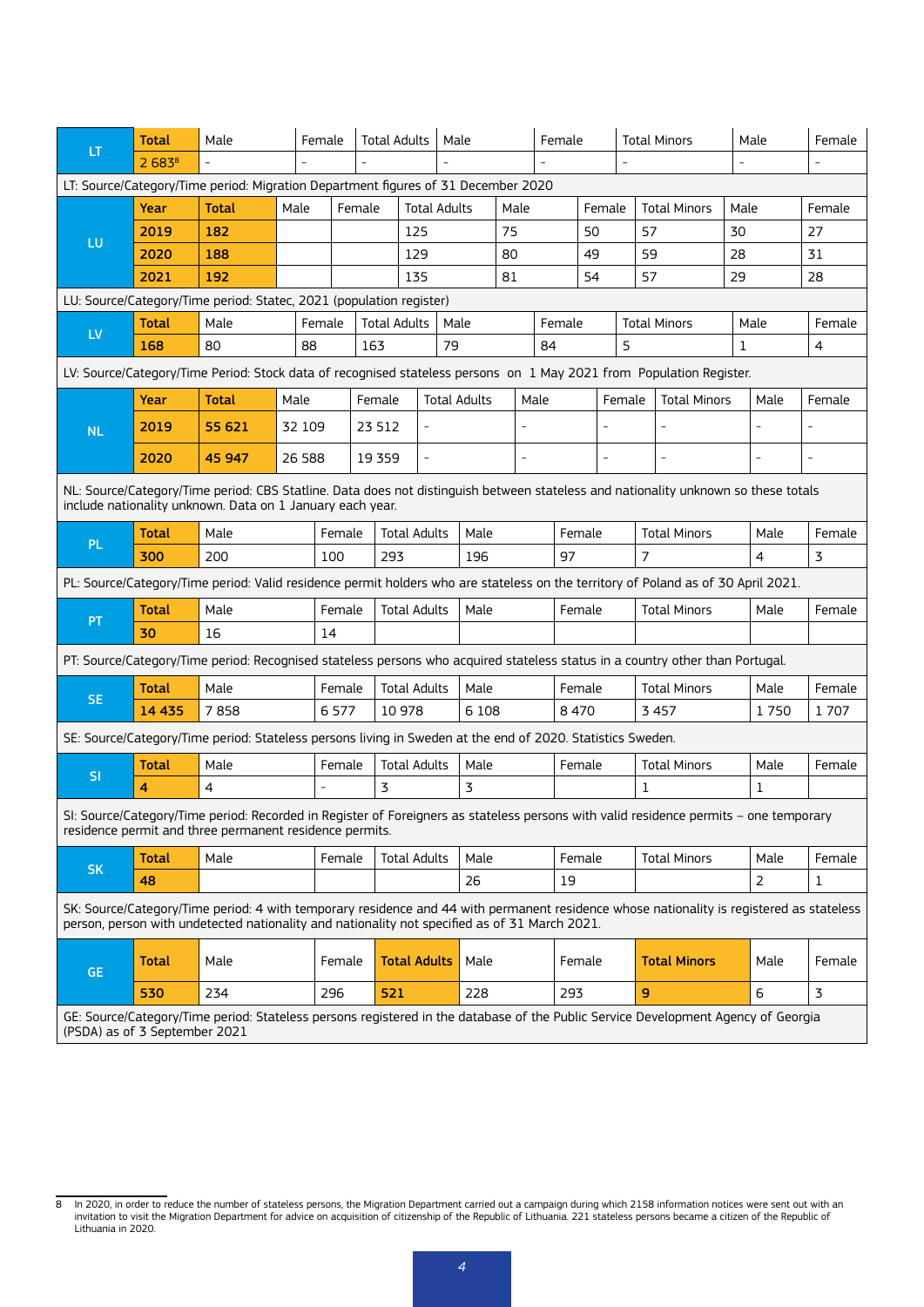## **3. NUMBER OF APPLICATIONS FOR RECOGNITION OF STATELESS STATUS IN 2019 AND 2020**

Table 2 shows the number of applications for recognition of stateless status in 2019 and 2020. In **Belgium**, statistics on recognition of statelessness, which is a judicial procedure of first instance courts, were not available. However, published statistics from the Immigration Office regarding numbers of consultations in relation to this type of application were provided as an approximation.

Several Member States noted that they do not have a separate stateless determination procedure and some data were

unavailable. Some Member States stated that statelessness can arise as a consideration throughout the migration or protection procedure<sup>9</sup> that can be resolved through other procedures without recourse to a determination of statelessness.<sup>10</sup>

Several Member States noted other options that are open to stateless persons even without a formal procedure (for example, a specific residence permit, access to a general residence permit or an identity document as a stateless person).<sup>11</sup>

#### **TABLE 2 NUMBER OF APPLICATIONS FOR RECOGNITION OF STATELESS STATUS IN 2019 AND 2020**

| <b>Reporting</b><br><b>State</b> | Number of applications for recognition of stateless status                                                                                                         |                           |                                                                                         |              |               |                          |  |  |
|----------------------------------|--------------------------------------------------------------------------------------------------------------------------------------------------------------------|---------------------------|-----------------------------------------------------------------------------------------|--------------|---------------|--------------------------|--|--|
|                                  |                                                                                                                                                                    | 2019                      |                                                                                         | 2020         |               |                          |  |  |
|                                  | <b>Total</b>                                                                                                                                                       | <b>Adults</b>             | <b>Minors</b>                                                                           | <b>Total</b> | <b>Adults</b> | <b>Minors</b>            |  |  |
| <b>BE</b>                        | 518                                                                                                                                                                |                           |                                                                                         | 412          |               |                          |  |  |
| <b>BG</b>                        | 31                                                                                                                                                                 |                           |                                                                                         | 14           |               |                          |  |  |
| <b>CY</b>                        | Not applicable                                                                                                                                                     |                           |                                                                                         |              |               |                          |  |  |
|                                  | <b>Total</b>                                                                                                                                                       | <b>Adults</b>             | <b>Minors</b>                                                                           | <b>Total</b> | <b>Adults</b> | <b>Minors</b>            |  |  |
| <b>CZ</b>                        | 13                                                                                                                                                                 | 13                        |                                                                                         | 11           | 11            |                          |  |  |
| DE.                              | Information not available                                                                                                                                          |                           |                                                                                         |              |               |                          |  |  |
| EE.                              | Not applicable                                                                                                                                                     |                           |                                                                                         |              |               |                          |  |  |
|                                  | <b>Total</b>                                                                                                                                                       | <b>Adults</b>             | <b>Minors</b>                                                                           | <b>Total</b> | <b>Adults</b> | <b>Minors</b>            |  |  |
| ES.                              | 1691                                                                                                                                                               | 1436                      | 255                                                                                     | 918          | 803           | 115                      |  |  |
| F1                               | No data. No procedure for recognition of stateless status. <sup>12</sup>                                                                                           |                           |                                                                                         |              |               |                          |  |  |
|                                  | <b>Total</b>                                                                                                                                                       | <b>Adults</b>             | <b>Minors</b>                                                                           | <b>Total</b> | <b>Adults</b> | <b>Minors</b>            |  |  |
| FR.                              | 326                                                                                                                                                                | 306                       | $20^{13}$                                                                               | 297          | ٠             |                          |  |  |
| <b>HR</b>                        | No special procedure for recognition of statelessness. <sup>14</sup>                                                                                               |                           |                                                                                         |              |               |                          |  |  |
| IE.                              |                                                                                                                                                                    |                           | Information not available. No specific stateless determination procedure. <sup>15</sup> |              |               |                          |  |  |
|                                  | <b>Total</b>                                                                                                                                                       | <b>Adults</b>             | <b>Minors</b>                                                                           | <b>Total</b> | <b>Adults</b> | <b>Minors</b>            |  |  |
| $\mathbf{I}$                     | 5616                                                                                                                                                               | 50                        | 6                                                                                       | 33           | 30            | 3                        |  |  |
| LT.                              | No data available on how many stateless persons have applied for the first document granting or certifying the right<br>of residence in the Republic of Lithuania. |                           |                                                                                         |              |               |                          |  |  |
| LU                               |                                                                                                                                                                    | No information available. |                                                                                         |              |               |                          |  |  |
|                                  | <b>Total</b>                                                                                                                                                       | <b>Adults</b>             | <b>Minors</b>                                                                           | <b>Total</b> | <b>Adults</b> | <b>Minors</b>            |  |  |
| <b>LV</b>                        | 6                                                                                                                                                                  | 6                         | $\overline{\phantom{a}}$                                                                | 5            | 5.            | $\overline{\phantom{a}}$ |  |  |
| <b>NL</b>                        | No official stateless determination procedure. A legislative proposal is pending.                                                                                  |                           |                                                                                         |              |               |                          |  |  |

<sup>9</sup> IE, HR, SE

<sup>10</sup> IE 11 PL SK

<sup>&</sup>lt;sup>1</sup><br><sup>12</sup> In Finland, there is no such process as the recognition of stateless status. Instead, there is the process of the determination of citizenship status, through which a person can be determined to be 'without citizenship' – thus stateless. The Nationality Act prevents a situation where a person born in Finland would be stateless.

<sup>13</sup> 16 minors; 4 isolated minors.

<sup>14</sup> Case-by-case basis usually in procedure related to application for temporary or permanent residence status.<br>15 There is no specific determination process for recognition of stateless persons in Ireland. Claims of stat processes and the numbers involved are very low. These cases are frequently resolved without recourse to a determination of statelessness through other procedures set out under the Immigration Acts or International Protection Act. These cases are not centralised in a single process or section of the immigration service and, therefore, information is not available.

<sup>16</sup> Pursuant to Article 17 of Presidential Decree no. 572 of 12 October 1993. It should be noted that the applications submitted on behalf of minors are declared inadmissible as the certification of statelessness is a personal act that does not admit representation.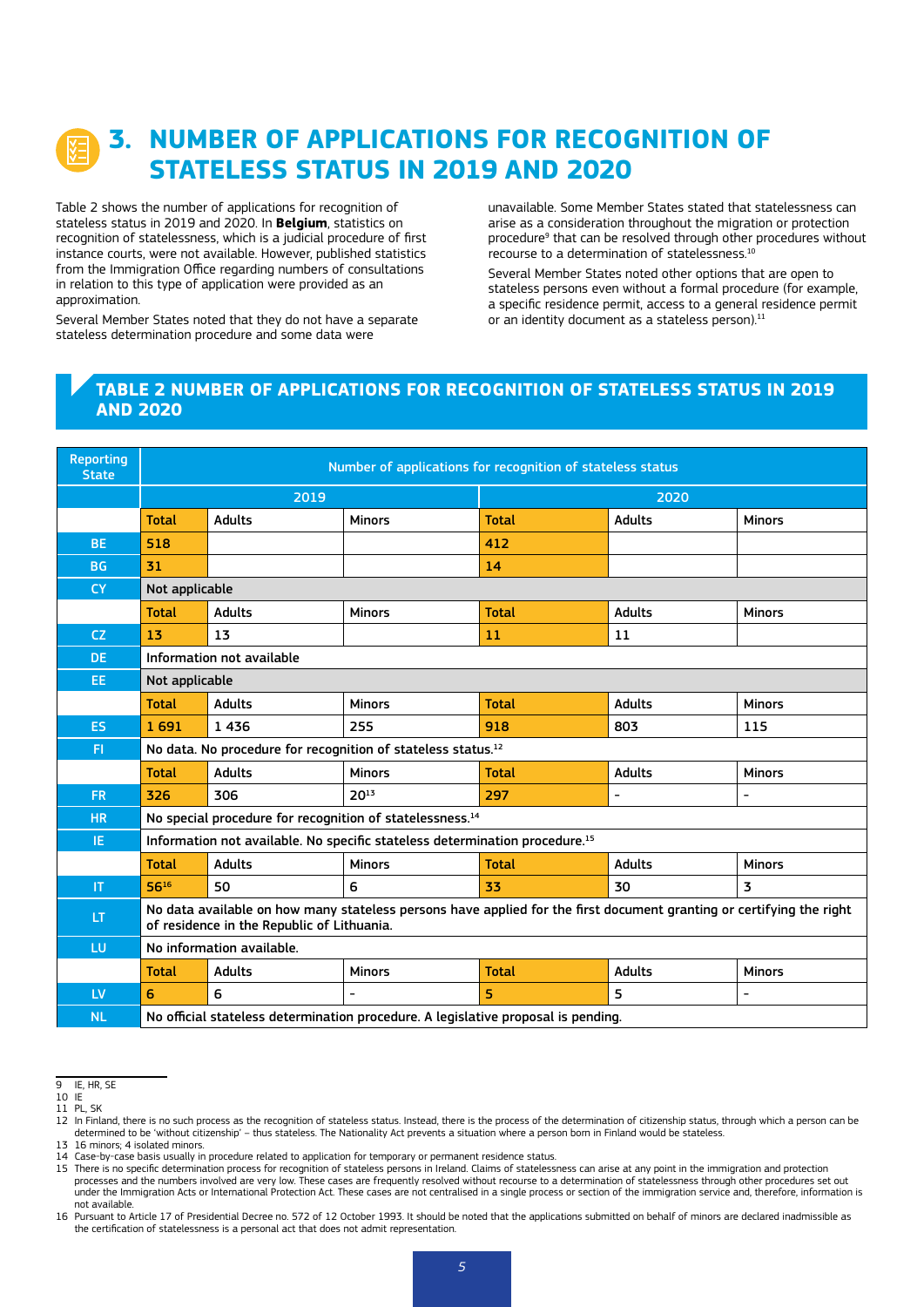| PL. | Act on Foreigners does not provide for a separate procedure for recognising or identifying a foreigner as a stateless<br>person. <sup>17</sup> |               |               |              |               |               |  |  |
|-----|------------------------------------------------------------------------------------------------------------------------------------------------|---------------|---------------|--------------|---------------|---------------|--|--|
| PT. | None.                                                                                                                                          |               |               |              |               |               |  |  |
| SE. | Not applicable. No separate procedure to determine statelessness. <sup>18</sup>                                                                |               |               |              |               |               |  |  |
| SI. | Slovenia has not established a procedure for recognising the status of a stateless person.                                                     |               |               |              |               |               |  |  |
| SK. | Statistical data are not available. Stateless recognition procedure not introduced. <sup>19</sup>                                              |               |               |              |               |               |  |  |
| GE. | 2019<br>2020                                                                                                                                   |               |               |              |               |               |  |  |
|     | <b>Total</b>                                                                                                                                   | <b>Adults</b> | <b>Minors</b> | <b>Total</b> | <b>Adults</b> | <b>Minors</b> |  |  |
|     | 47                                                                                                                                             | 41            | 6             | 38           | 35            |               |  |  |



## **4. NUMBER OF GRANTS OF STATELESS STATUS DURING 2019 AND 2020**

Table 3 sets out the number of stateless statuses granted by Member States during 2019 and 2020. For **Luxembourg** and **Slovak Republic**, the figures refer to grants of the travel document under the 1954 Convention and not to actual grants of stateless status.

### **TABLE 3 NUMBER OF GRANTS OF STATELESS STATUS DURING 2019 AND 2020**

| <b>Reporting</b><br><b>State</b> | Number of grants of stateless status during 2019 and 2020                                                                |                                                                     |  |  |  |  |  |  |
|----------------------------------|--------------------------------------------------------------------------------------------------------------------------|---------------------------------------------------------------------|--|--|--|--|--|--|
|                                  | 2019                                                                                                                     | 2020                                                                |  |  |  |  |  |  |
| BE.                              | No official statistics                                                                                                   |                                                                     |  |  |  |  |  |  |
| <b>BG</b>                        | 13<br>28                                                                                                                 |                                                                     |  |  |  |  |  |  |
| <b>CY</b>                        | Not applicable                                                                                                           |                                                                     |  |  |  |  |  |  |
| $CZ^{20}$                        | 9 (stateless applicants for international protection only)<br>3 (stateless applicants for international protection only) |                                                                     |  |  |  |  |  |  |
| DE.                              | Information not available                                                                                                |                                                                     |  |  |  |  |  |  |
| EE.                              | Not applicable                                                                                                           |                                                                     |  |  |  |  |  |  |
| <b>ES</b>                        | 1791<br>1802                                                                                                             |                                                                     |  |  |  |  |  |  |
| FI.                              | Information not available.                                                                                               |                                                                     |  |  |  |  |  |  |
| <b>FR</b>                        | 56 (OPFRA). <sup>21</sup> Also 59 recognised as stateless refugees.                                                      | 48 (OPFRA). <sup>22</sup> Also 74 recognised as stateless refugees. |  |  |  |  |  |  |
| <b>HR</b>                        | Not applicable.                                                                                                          |                                                                     |  |  |  |  |  |  |
| IE.                              | Not available. <sup>23</sup>                                                                                             |                                                                     |  |  |  |  |  |  |
| <b>IT</b>                        | $\Omega$                                                                                                                 | 1                                                                   |  |  |  |  |  |  |
| <b>LT</b>                        | Not applicable                                                                                                           |                                                                     |  |  |  |  |  |  |
| LU <sup>24</sup>                 | 1                                                                                                                        | 1                                                                   |  |  |  |  |  |  |
| <b>LV</b>                        | 1                                                                                                                        | 5                                                                   |  |  |  |  |  |  |
| <b>NL</b>                        | Data not available                                                                                                       |                                                                     |  |  |  |  |  |  |
| <b>PL</b>                        | Not applicable                                                                                                           |                                                                     |  |  |  |  |  |  |
| <b>PT</b>                        | Not applicable                                                                                                           |                                                                     |  |  |  |  |  |  |
| SE.                              | Not applicable                                                                                                           |                                                                     |  |  |  |  |  |  |

17 Stateless persons are treated in Poland as foreigners and have the right to obtain a residence permit under the terms of the Act on Foreigners. No provision in the Act on Foreigners binds the basis for granting a permit to the possession of citizenship of another country. In addition, a stateless person may obtain an identity document of a foreigner<br>in Poland, which can be used as a substit 18 This is a consideration in the regular application process within migration/asylum procedure.

- 20 The Asylum Act which did not reflect the situation of stateless persons appropriately is under amendment. Stateless persons requesting stateless status can uses the general<br>administrative procedure (standard procedure f international protection (vast majority ask for international protection). Data is only collected on stateless persons who request international protection.
- 21 In 2019, OPFRA took 364 decisions and recognised 56, an admission rate of 15.4%.

23 See footnote 16.

<sup>19</sup> However, stateless persons can apply for a permanent residence for 5 years without fulfilment of the obligations set by the Act on Residence of Foreigners.

<sup>22</sup> In 2020, OPFRA took 314 decisions and recognised 48, an admission rate of 13.3%.

<sup>24</sup> Granting of stateless travel document. No data on number of actual status recognitions.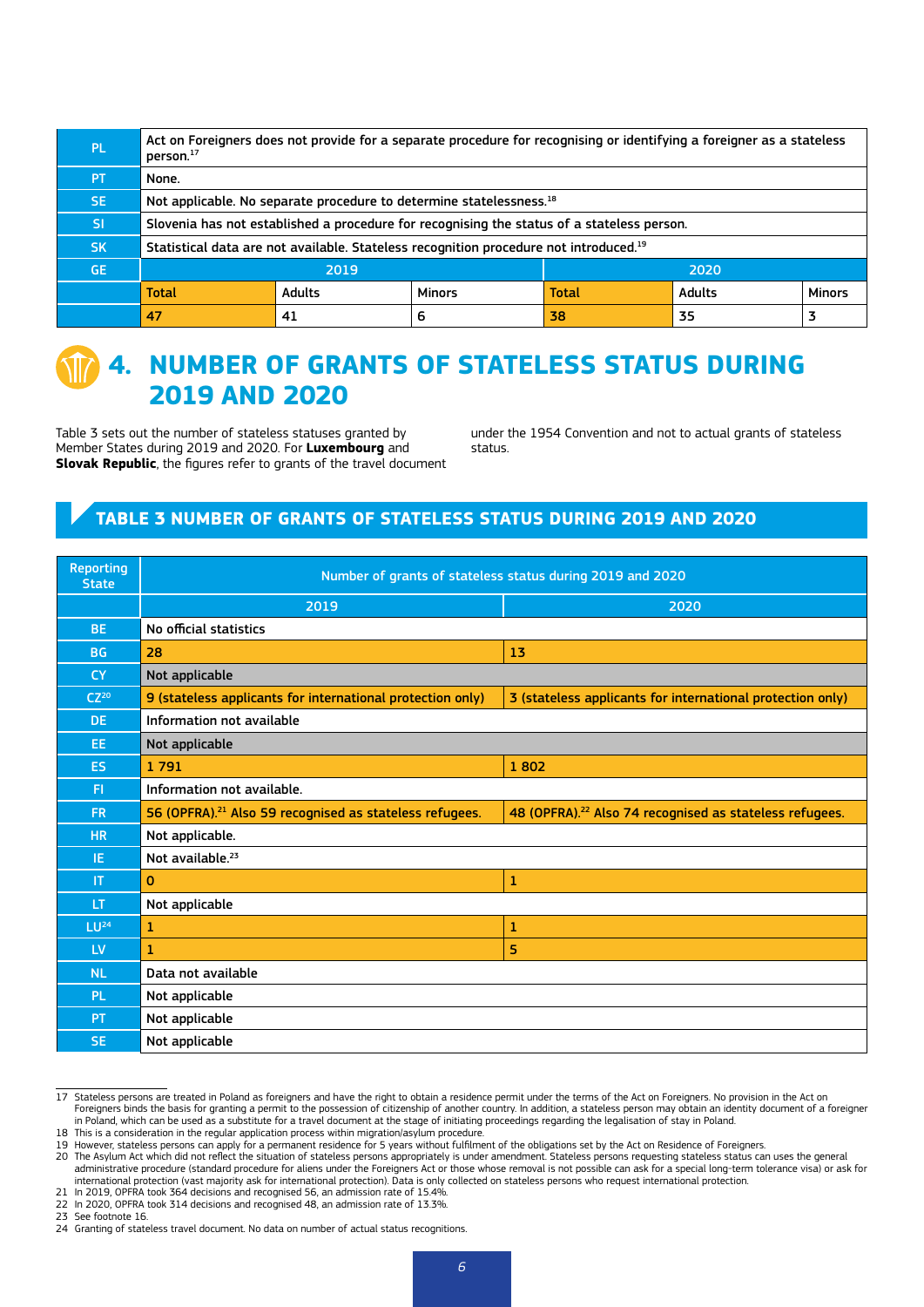| וכ               | Not applicable           |             |
|------------------|--------------------------|-------------|
| SK <sup>25</sup> | $\overline{\phantom{a}}$ | -           |
| GЕ               | $\sim$<br>24             | $- -$<br>LL |



## **5. PRINCIPAL REGIONS/COUNTRIES (TOP THREE) THAT APPLICANTS FOR STATELESS STATUS CLAIM TO BE FROM**

Member States and Georgia with available data reported the top three countries where applicants claimed to be from, shown in Table 4. **Belgium** and **Finland** did not report data on applicants, but,

respectively, country of birth of stateless residence permit holders (BE) and persons registered as without citizenship in the Population Information System (FI).

#### **TABLE 4 REGIONS/COUNTRIES OF ORIGIN OF STATELESS APPLICANTS OR COUNTRIES OF BIRTH OF STATELESS PERSONS**

| <b>Reporting</b> | Country/Region of origin or birth                    |                                                                                                     |  |  |  |  |  |  |  |
|------------------|------------------------------------------------------|-----------------------------------------------------------------------------------------------------|--|--|--|--|--|--|--|
| State,           |                                                      |                                                                                                     |  |  |  |  |  |  |  |
| BE.              |                                                      | Palestine, Lebanon, Yugoslavia. <sup>26</sup>                                                       |  |  |  |  |  |  |  |
| BG               |                                                      | Russia Armenia, Greece.                                                                             |  |  |  |  |  |  |  |
| CZ.              |                                                      | Former USSR and its successor States (Ukraine, Belarus, Moldova, Russia etc).                       |  |  |  |  |  |  |  |
| ES.              |                                                      | Western Sahara (97% of applicants in the period 2009 – 2020), Russia, Ukraine.                      |  |  |  |  |  |  |  |
| FL.              | Estonia, Syria, former USSR and Irag <sup>27</sup> . |                                                                                                     |  |  |  |  |  |  |  |
| <b>FR</b>        | 2019                                                 | Western Sahara (29%), countries of former Yugoslavia (14%); applicants, mostly Roma, born in Italy. |  |  |  |  |  |  |  |
|                  | 2020                                                 | Western Sahara (24%); Palestinians from Lebanon (16%); former USSR (10%).                           |  |  |  |  |  |  |  |
| ΙT               | 2019<br>Bosnia, Serbia, Macedonia.                   |                                                                                                     |  |  |  |  |  |  |  |
|                  | 2020<br>Bosnia, Serbia, former USSR countries.       |                                                                                                     |  |  |  |  |  |  |  |
| LV.              | Post-Soviet States, mainly Russia.                   |                                                                                                     |  |  |  |  |  |  |  |
| <b>GE</b>        | Armenia, Azerbaijan and Russia.                      |                                                                                                     |  |  |  |  |  |  |  |

## **6. MAIN REASONS GIVEN BY APPLICANTS AS THE BASIS FOR THE APPLICATION**

Member States and Georgia with available data reported that the main reasons being given by applicants as the basis for their application are state secession (e.g. former USSR or former Yugoslavia);<sup>28</sup> discriminatory nationality laws;<sup>29</sup> coming from a non-recognised State<sup>30</sup>(e.g. Western Sahara); failure to declare birth (Roma/Caucasians) or to register births within the time limits set by national laws;<sup>31</sup> or that it is not possible or that the person failed to obtain the nationality of the country with which they has legal links.<sup>32</sup> **France** noted that State secession from, for example ex-Soviet or ex-Yugoslav States, was becoming increasingly rare as a basis for applications. **France** also noted examples of discriminatory nationality laws being given as basis for the application, for example, among Palestinians born of a Lebanese mother, Karanes, Rohingyas and Bedouins. Italy referred to laws perceived as discriminatory among applicants from Cuba.

<sup>25</sup> Data on documents issued based on 1954 Convention on the Status of Stateless Persons.

<sup>26</sup> Country of birth for stateless persons with a valid residence permit on 1 January 2021.

<sup>27</sup> Top countries of birth of persons registered as without citizenship in the Population Information System at end 2020.

<sup>28</sup> CZ, FI, FR, IT, LU, and GE.

<sup>29</sup> BG, FR, IT, LU.

<sup>30</sup> ES, FI, FR, LU. Finland noted that the information was not based on statistics but hands-on experience of persons working on citizenship issues in the Finnish Immigration Service.<br>31 FR 31 FR

 $\sim$  32 LV - Country with which the person has legal links – in which the person was born or lived, whose identity documents were received or issued to the person, or other documents which may relate to the legal status of the person in the country; the nationals of which are the parents of the person or other family members, as well as other legal links, GE – failure to obtain the nationality of the country with which the person has legal links